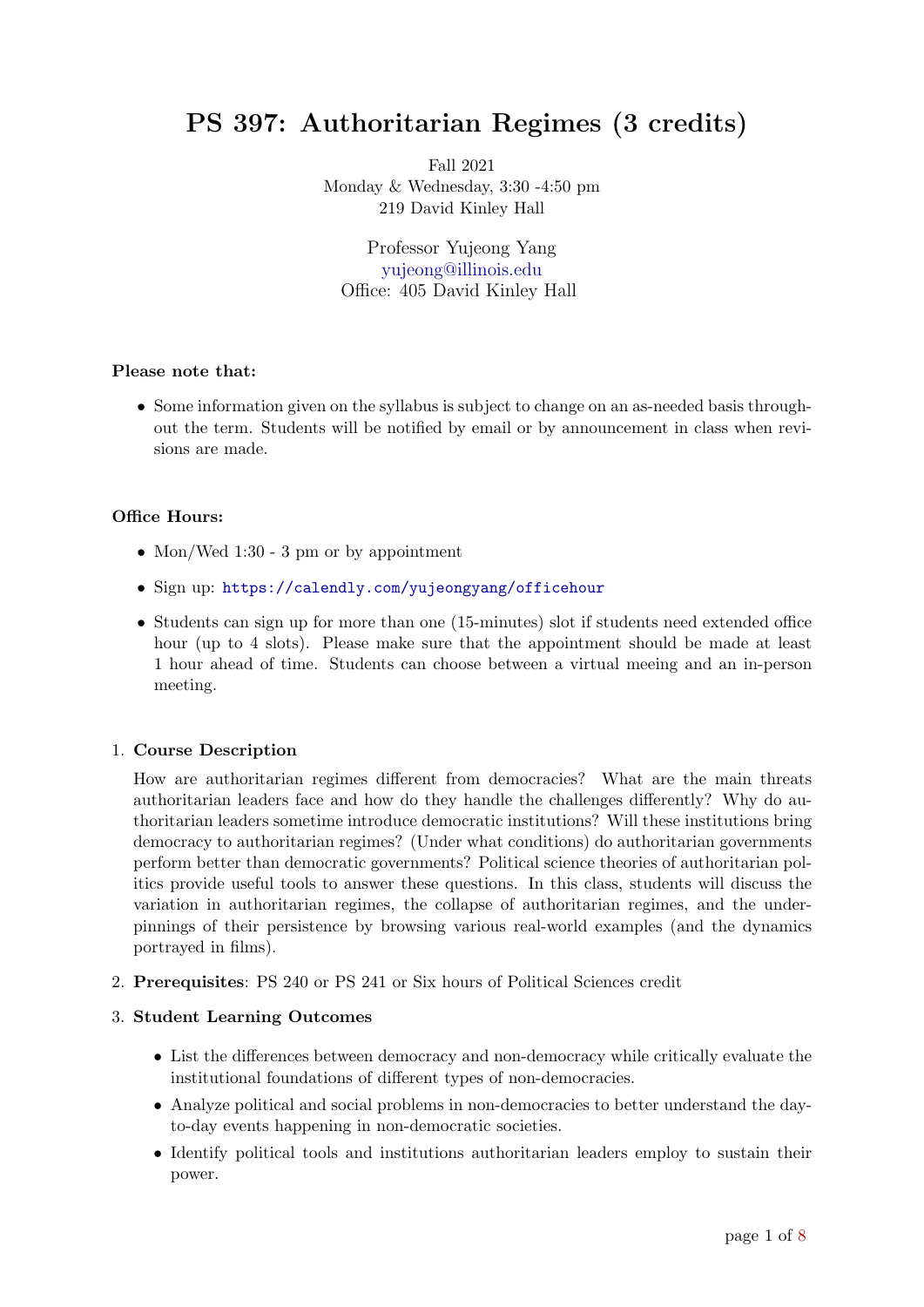• Compare and contrast the main institutions and processes of different non-democracies and discuss their political consequences.

# 4. Course Materials

# • Reading materials

There is no textbook for the course. All readings will be made available on the course website. Please ensure that you have completed all readings before lecture. Most of reading materials are from advanced social science research. It is NOT required to understand every word of every reading or memorize every detail. Focus, instead, on the broader argument and understand the main findings of the article. Here's some useful tips regarding [how to read an academic paper.](https://www.youtube.com/watch?v=SKxm2HF_-k0)

# • iClicker

I am going to check students' attendances and participation using I-clicker. Students can participate in class activities using either the iClicker student mobile app, or using a handheld iClicker remote. Remotes can be purchased from campus bookstores or online. Students who use the app can purchase an iClicker subscription by signing in to your account on the iClicker student web app [\(https://student.iclicker.com\)](https://student.iclicker.com).

# 5. Course Requirements and Assignments

| Midterm (September 29, 2021) $\ldots$ 50 points        |  |
|--------------------------------------------------------|--|
|                                                        |  |
| Reading Assignments ( $8 \times 10$ points)  80 points |  |
|                                                        |  |
| Short Essay 1 (Nov 21, 2021) $\ldots$ 50 points        |  |
|                                                        |  |
| Lecture Attendance and participation 20 points         |  |
|                                                        |  |

# • Midterm (50 points) and Final (70 points)

The format of the midterm and final will consist of a combination of  $T/F$  questions, multiple choices, short answers. Examples of T/F questions and multiple choices will be shared during the lecture. The short answer questions will be drawn from the key terms identified at the beginning of each set of lecture notes. Students are expected to provide 4-5 sentences which define the concept and explain its relevance to the study of international politics). All exams are cumulative.

# • Reading Assignments  $(8 \times 10 \text{ points})$

There are 11 reading assignments throughout the semester. Student may skip up to 3 reading assignments. For those who submit more than the required eight sets, only their most successful eight sets will be used when calculating their final grades. Students who completed more than eight sets of reading assignment successfully would receive extra-credit points.

# • Weekly Quizzes  $(8 \times 10 \text{ points})$

– There will be online quizzes at the end of every week (Friday 11:59pm). Samples of the quiz questions will be shared during the lecture. Some of the quiz questions will be recycled and will show up in the Midterm and Final. In this regard, the weekly quizzes are great study guides for students. Students are encouraged to review the quiz questions when they prepare the midterm and final.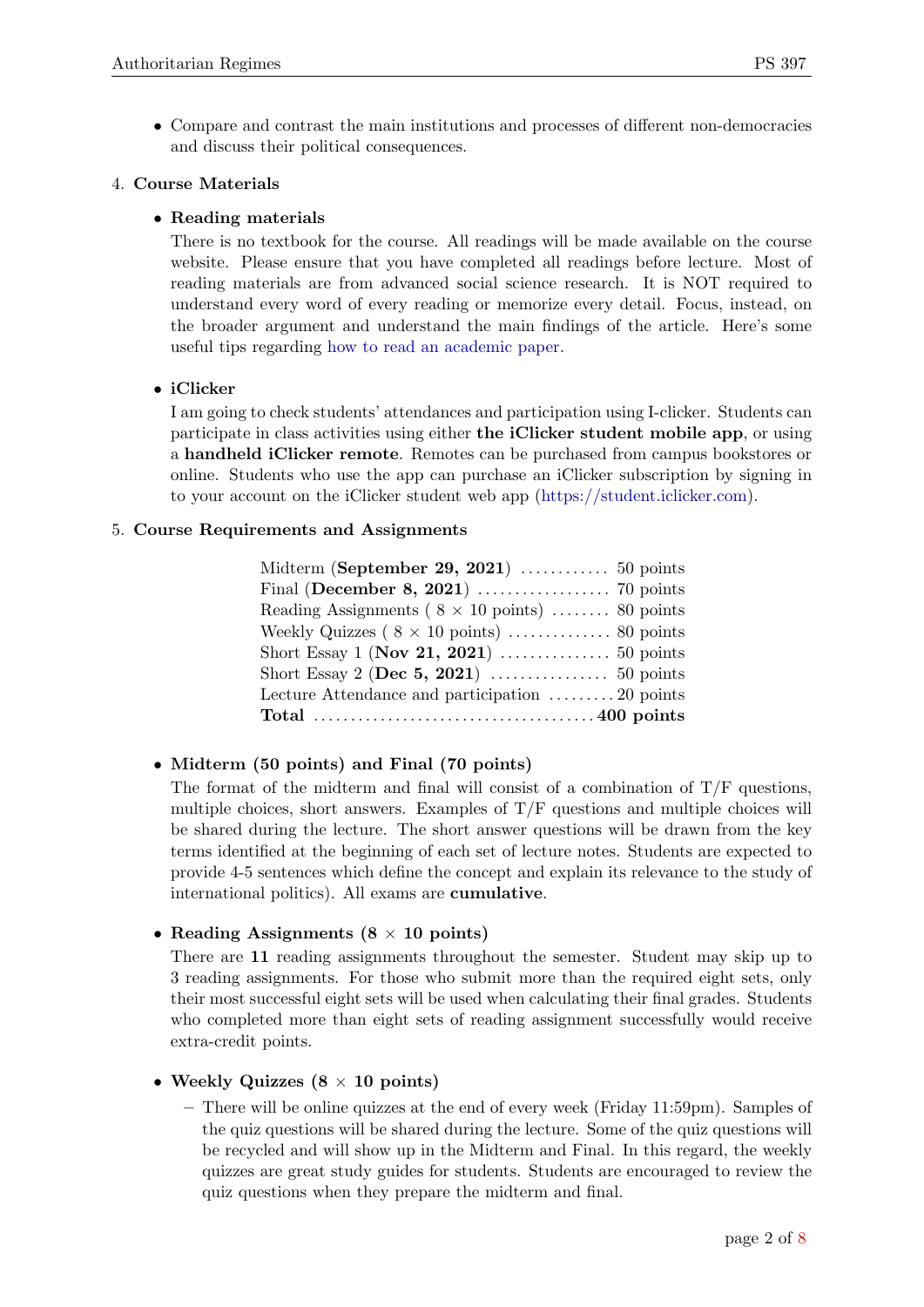– Just like weekly homework assignments, I only count eight sets of quiz scores to calculate the final quiz grades. Students who miss or do not do well on the quizzes for whatever reasons are automatically excused up to three times.

# • Two Short Essays (50 points each)

– Students are required to submit two short essays (word count between 800 and 1,000 each). The deadline of each essay is stated in this syllabus. In the essays, students are expected to critically analyze specific cases using the theories and concepts discussed in the class. Detailed instructions and rubrics will be available on the course website two weeks before the deadline.

# • Attendance and participation (20 points)

20 points of course grade will be based on student's preparation for, attendance of, and participation in lecture and class discussion.

- Those who are uncomfortable speaking up in section can earn participation points by having discussion during the office hours.
- Students can opt to miss up to three lectures per semester without penalty. Every each subsequent absence will be penalized (- 1 percentage point for each subsequent absence). If students habitually miss lecture or section without excuse (8 or more times per semester), they will receive zero of 10 percentage points.
- Full attendance at all lectures without active participation in either will earn students no higher than a 18 (out of 20 percentage points).

# • (Optional) Movie Watching Session

Every Wednesday night (starts at 8pm, until the movie ends), the instructor will host a movie-watching session where the students watch the film together (online). This session is not mandatory. However, I highly recommend attending this session to be able to write the first essay. Please do not engage in any behavior that violates the property rights protection rule during the session. See the course website to check the movie watching session schedule.

## • Assignment of Grades

Letter grades will be calculated according to the following scale:

|    |                | $A+$ (392-400) B+ (348-359) C+ (308-319) D+ (268-279) |                |               |
|----|----------------|-------------------------------------------------------|----------------|---------------|
|    | $(372-391)$ B  | $(332-347)$ C                                         | $(292-307)$ D  | $(252 - 267)$ |
| A- | $(360-371)$ B- | $(320-331)$ C-                                        | $(280-291)$ D- | $(240-254)$   |

## 6. Classroom Policies

## • Late policy

Any assignments (weekly quizzes and/or reading assignments) should be submitted by the deadline. There will be no make-up quizzes. Assignments turned in within an hour of the due date will lose 10 percent of total points. Assignments turned in within a day of the due date (i.e. 24 hours past the deadline) will lose 20 percent of total points. Any assignments turned in after that will receive zero (0) points. The student alone is responsible for uploading assignments on time and in a readable format (either PDF or word).

## • Email Policy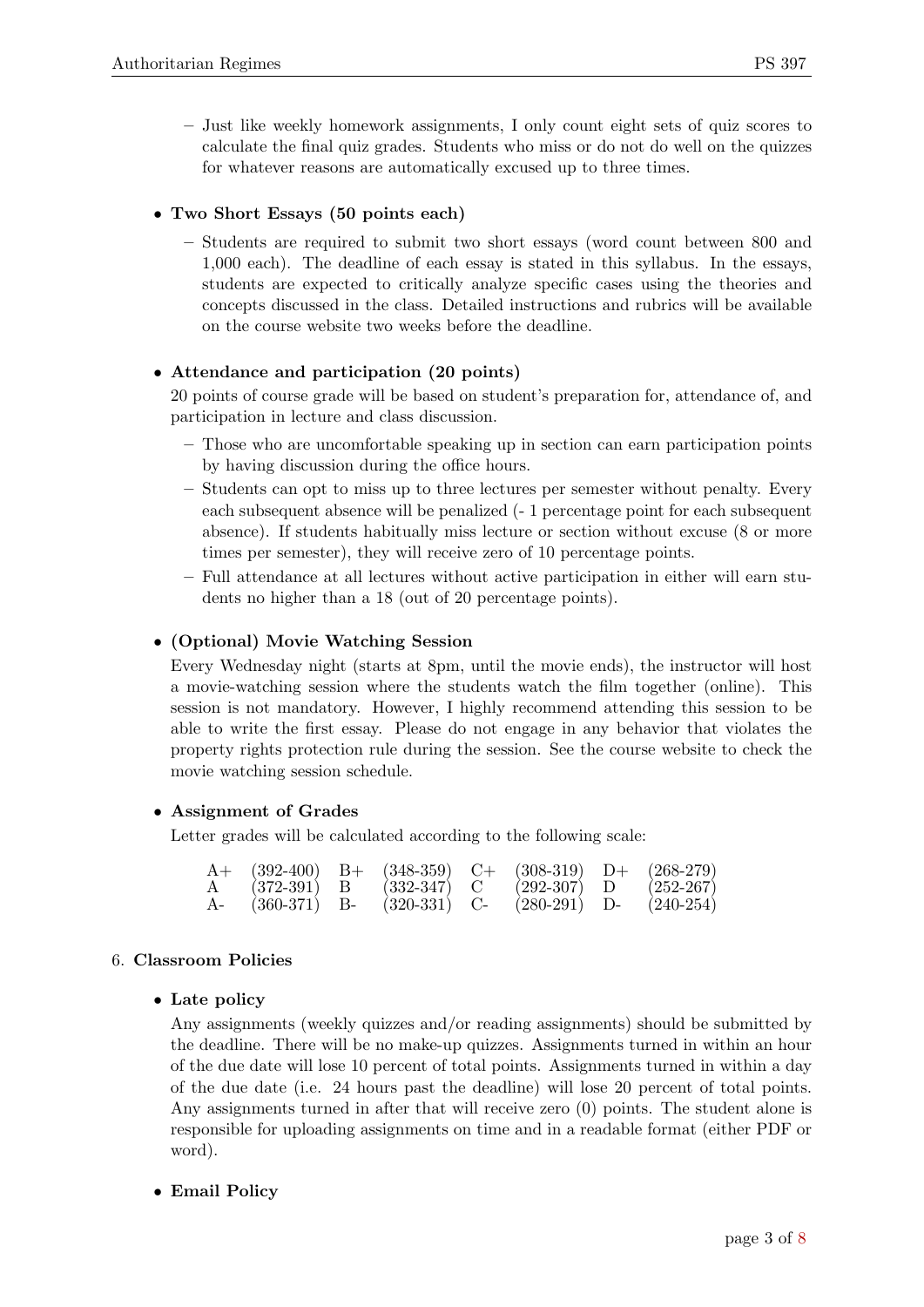If you have a question about the course or an assignment, check the syllabus first to see if the answer to your question is there. For email correspondence, I will do my best to get back to you within 24 hours—but please allow me a reasonable response time. I may not respond on weekends and holidays. Also, please include "PS 397" in the subject line so I can see that it's an email from my student in PS397 class.

# • Academic Honesty

All work that a student submit and complete in the course must be the student's own. It is students' responsibility to refrain from infractions of academic integrity, from conduct that may lead to suspicion of such infractions, and from conduct that aids others in such infractions. "I did not know" is not an excuse. Please refer to the Academic integrity policy and procedure. [https://studentcode.illinois.edu/](https://studentcode.illinois.edu/article1/part4/1-401/) [article1/part4/1-401/](https://studentcode.illinois.edu/article1/part4/1-401/)

# • Students with Disabilities

The instructor will do their utmost to make appropriate accommodations for students with disabilities. As explained in the University of Illinois Student Code, these accommodations can be coordination through the Division of Disability Resources and Educational Services, reachable at (217) 333-4603 or <disability@illinois.edu>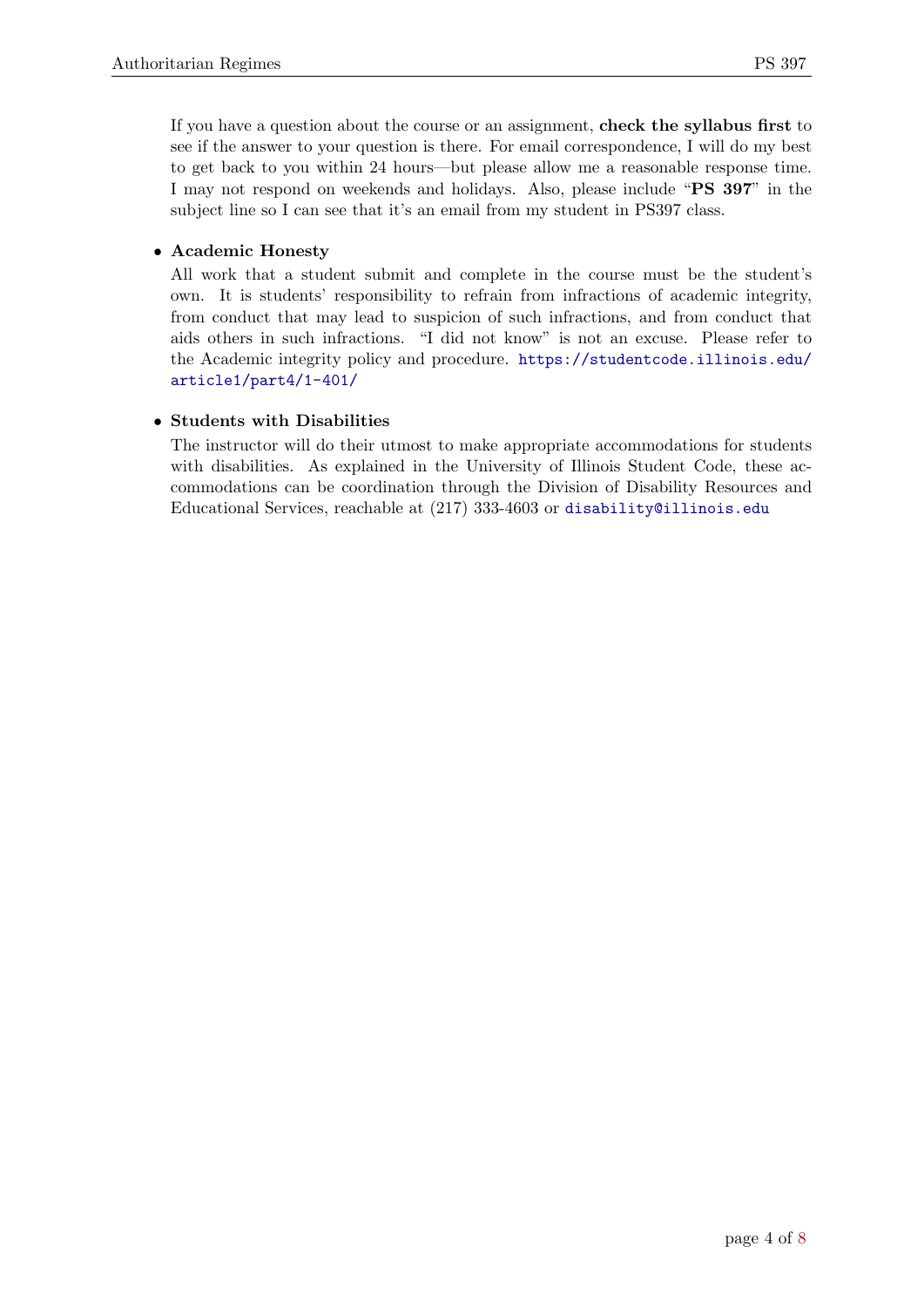# 7. Course Outline and Reading Schedule

## Week 1. Part I : Conceptualizing Authoritarian Regimes

Monday, August 23 - Introduction

Wednesday, August 25 - Democracy vs. Non-Democracy

• Slater & Way. Washington Post. "Was the 2016 U.S. election democratic? Here are 7 serious shortfalls."

# Week 2. Part I : Conceptualizing Authoritarian Regimes

## Sunday, August 29: Reading Assignment  $#1$  is due on Canvas by 11:59pm

Monday, August 30 - Measuring Democracy and Non-Democracy

• Clark, Golder, & Golder. "Three Measures of Democracy." (152-160).

Wednesday, September 1 - Variants of Non-democracies

• Clark, Golder, & Golder. "Toward a Typology of Authoritarian Regimes." (351-359).

# Week 3. Part I : Conceptualizing Authoritarian Regimes

## No Weekly Reading Assignment

Monday, September 6 - Labor Day (No class)

Wednesday, September 8 - Different Types of Civilian Dictatorships

• Clark, Golder, & Golder. "Subcategories of Civilian Dictatorships." (359-370).

Friday, September 10 - Online Weekly Quiz #1

## Week 4. Part II : Threats to Authoritarian Rulers

# Sunday, September 12: Reading Assignment  $#2$  is due on Canvas by 11:59pm

Monday, September 13 - Selectorate Theory

• Andrea Jones-Rooy and Ilene Prusher, [Even Dictators Like Kim Jong Un Need To Keep](https://fivethirtyeight.com/features/even-dictators-like-kim-jong-un-need-to-keep-some-people-happy/) [Some People Happy](https://fivethirtyeight.com/features/even-dictators-like-kim-jong-un-need-to-keep-some-people-happy/) (2018).

Wednesday, September 15 - Criticizing Selectorate Theory

• Clark, Golder, & Golder. "Selectorate Theory." (384-400).

Friday, September 17 - Online Weekly Quiz #2

## Week 5. Part II : Threats to Authoritarian Rulers

Sunday, September 19: Reading Assignment #3 is due on Canvas by 11:59pm Monday, September 20 - Survival Rates of Different Types of Authoritarian Regimes

• Geddes, Barbara. "What do we know about democratization after twenty years?." Annual review of political science 2, no. 1 (1999): 121-138.

Wednesday, September 22 - Coup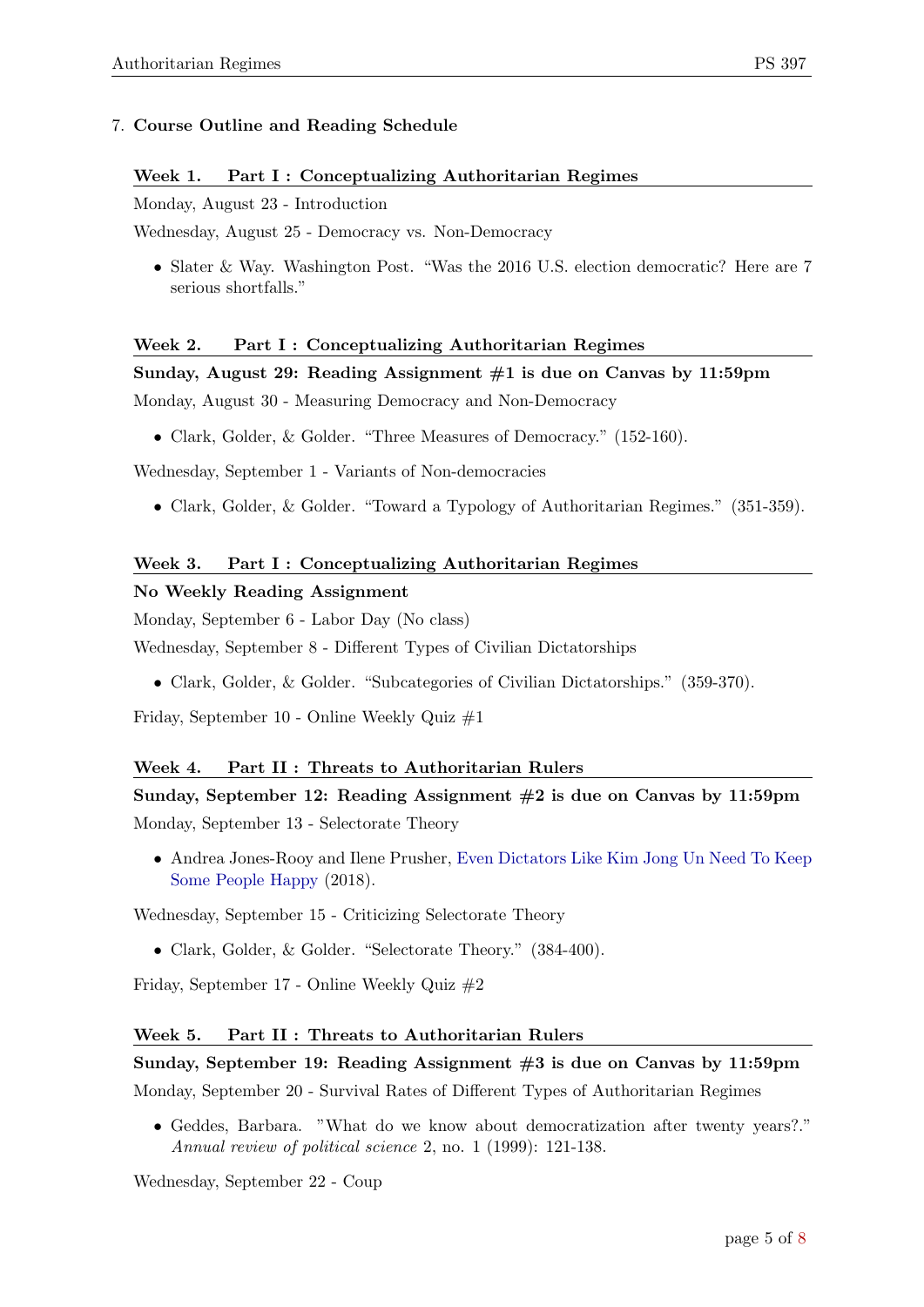• Geddes, Barbara, Erica Frantz, and Joseph G. Wright. "Military rule." Annual Review of Political Science 17 (2014): 147-162.

Friday, September 24 - Online Weekly Quiz #3

# Week 6. Part II : Threats to Authoritarian Rulers

## Sunday, September 26: Reading Assignment #4 is due on Canvas by 11:59pm

Monday, September 27 - Parties and Elite Cohesion

- Smith, Benjamin. "Life of the party: The origins of regime breakdown and persistence under single-party rule." World politics 57, no. 3 (2005): 421-451.
- Gallagher, Mary. ["Does a stronger Xi Mean a Weaker Chinese Party?"](https://www.nytimes.com/2018/03/02/opinion/xi-jinping-china.html) The New York Times, March 2 2018.

Wednesday, September 29 - Succession Crisis

• Menaldo, Victor. 2012. "The Middle East and North Africa's Resilient Monarchs." The Journal of Politics 74(3): 707-722.

Friday, October 1 - Online Weekly Quiz #4

# Week 7. Part II : Threats to Authoritarian Rulers

## Sunday, October 3: Reading Assignment #5 is due on Canvas by 11:59pm

Monday, October 4 - Bottom-Up Mobilization

• Kuran, Timur. 1991. "Now Out of Never: The Element of Surprise in the East European Revolution of 1989," World Politics, 44 (1): 7-48.

Wednesday, October 6 - Elite Splits and Top-Down Transitions

• Clark, Golder, & Golder. "Top-down Transitions." (290-305).

Friday, October 8 - Online Weekly Quiz #5

## Week 8. Part II : Threats to Authoritarian Rulers

## Sunday, Oct 10: Reading Assignment  $#6$  is due on Canvas by 11:59pm

Monday, October 11 - Economic Development

• Przeworski, Adam and Fernando Limongi. 1997. Modernization: Theories and Facts, World Politics, 49 (2): 155-183.

Wednesday, October 13 - Economic Development from Resources Rents and Foreign Aid

- Ross, Michael. 2001. "Does Oil Hinder Democracy?". World Politics. 53(3): 325-361.
- Julia Bader, Jörg Faust. 2014. "Foreign Aid, Democratization, and Autocratic Survival", International Studies Review, 16 (4): 575–595.

Friday, October 15 - Online Weekly Quiz #6

## Week 9. Review

Monday, October 18 - Exam Review Wednesday, October 20 - Midterm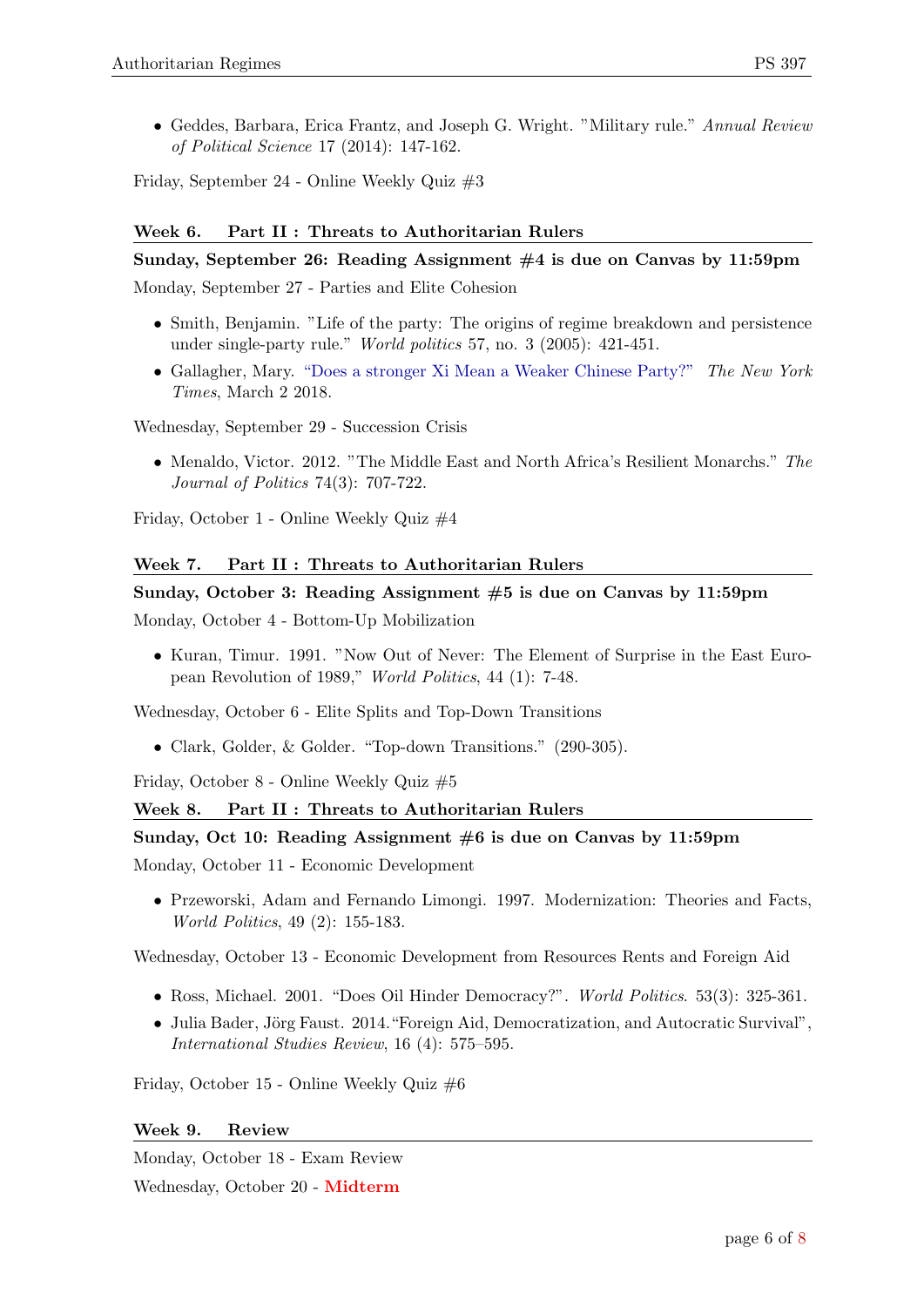# Week 10. Part III : Authoritarian Ruler's Tool-Kit

## Sunday, Oct 24: Reading Assignment #7 is due on Canvas by 11:59pm

Monday, October 25 - Repression

- Albertus, Michael and Victor Menaldo. 2012. "Coercive Capacity and the Prospects for Democratization." Comparative Politics. 44(2): 151-169.
- Escriba-Folch, Abel. 2013. "Repression, political threats, and survival under autocracy," International Political Science Review, 1-18.

Wednesday, October 27 - Repression (2)

• Xu, X., 2021. To Repress or to Co-opt? Authoritarian Control in the Age of Digital Surveillance. American Journal of Political Science 65(2): 309-325.

Friday, October 29 - Online Weekly Quiz #7

# Week 11. Part III : Authoritarian Ruler's Tool-Kit

## Sunday, Oct 31: Reading Assignment #8 is due on Canvas by 11:59pm

Monday, November 1 - Electoral Authoritarianism

- Carl Henrik Knutsen, Håvard Mokleiv Nygård and Tore Wig. [You'd think dictators](https://www.washingtonpost.com/news/monkey-cage/wp/2017/03/14/youd-think-dictators-would-avoid-elections-heres-why-they-dont/) [would avoid elections. Here's why they don't.](https://www.washingtonpost.com/news/monkey-cage/wp/2017/03/14/youd-think-dictators-would-avoid-elections-heres-why-they-dont/) Washington Post. March 14 2017.
- Miller, Michael. 2015. "Elections, Information, and Policy Responsiveness in Autocratic Regimes," Comparative Political Studies, 48:6, 691-727.

Wednesday, November 3 - Electoral Democracy and Opposition

• Blaydes, Lisa. 2008. ["Authoritarian Elections and Elite Management: Theory and](http://www.princeton.edu/~piirs/Dictatorships042508/Blaydes.pdf) [Evidence from Egypt"](http://www.princeton.edu/~piirs/Dictatorships042508/Blaydes.pdf) Working Paper.

Friday, November 5 - Online Weekly Quiz #8

## Week 12. Part III : Authoritarian Ruler's Tool-Kit

## Sunday, November 7: Reading Assignment  $#9$  is due on Canvas by 11:59pm

Monday, November 8 - Patronage

• Arriola, L. R. (2009) "Patronage and Political Stability in Africa", Comparative Political Studies, 42(10): 1339–1362.

Wednesday, November 10 - Censorship and Information Control

• Rød, Espen Geelmuyden, and Nils B. Weidmann. 2015. "Empowering activists or autocrats? The Internet in authoritarian regimes." Journal of Peace Research, 52(3): 338-351.

Friday, November 12 - Online Weekly Quiz #9

## Week 13. Part III : Authoritarian Leaders' Tool Kits

Sunday, November 14: Reading Assignment #10 is due on Canvas by 11:59pm

Monday, November 15 - Propaganda